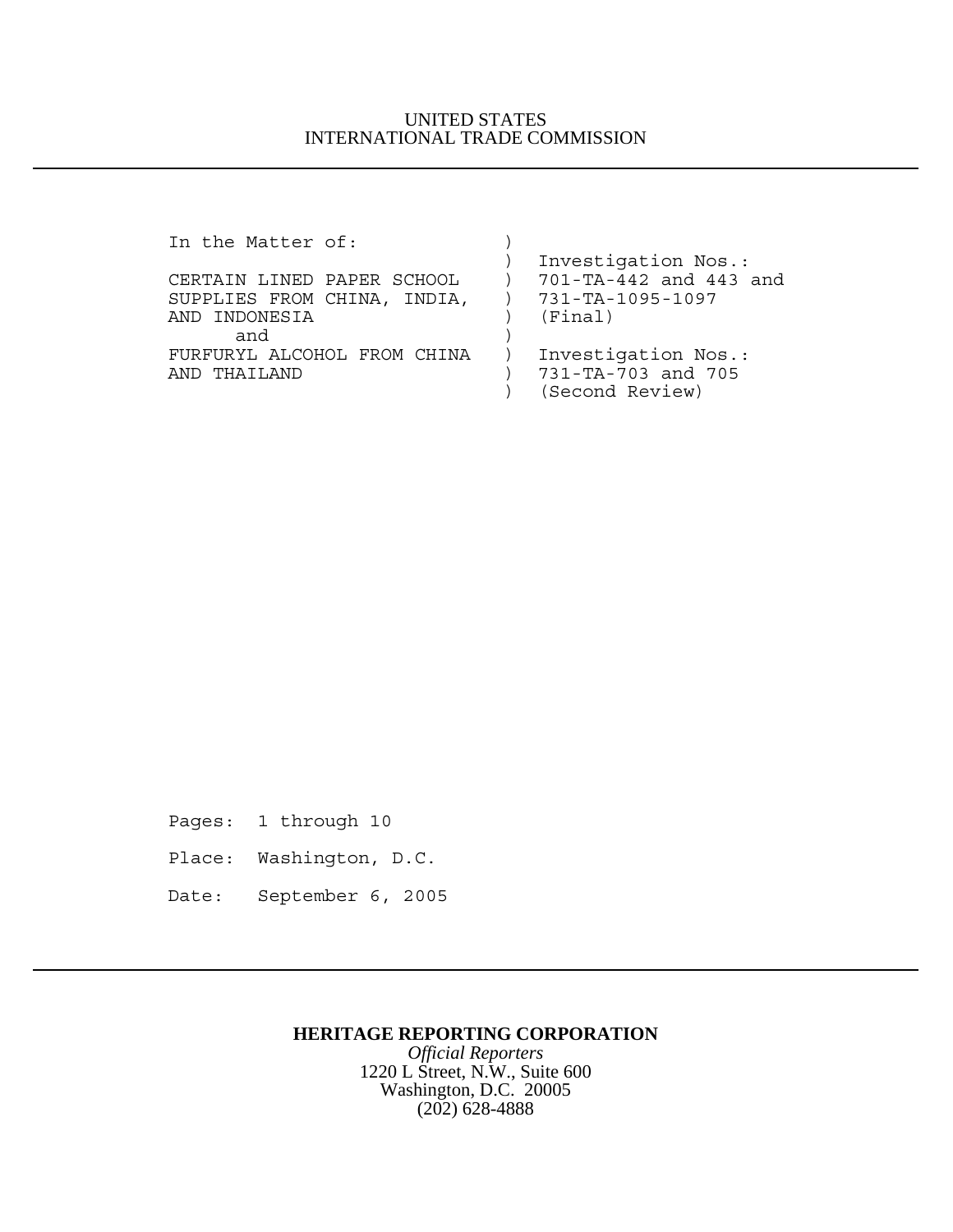THE UNITED STATES INTERNATIONAL TRADE COMMISSION

| In the Matter of:                              |                        |
|------------------------------------------------|------------------------|
|                                                | Investigation Nos.:    |
| CERTAIN LINED PAPER SCHOOL                     | 701-TA-442 and 443 and |
| SUPPLIES FROM CHINA, INDIA, ) 731-TA-1095-1097 |                        |
| AND INDONESIA                                  | (Final)                |
| and                                            |                        |
| FURFURYL ALCOHOL FROM                          | Investigation Nos.:    |
| CHINA AND THAILAND                             | 731-TA-703 and 705     |
|                                                | (Second Review)        |

Wednesday, September 6, 2005

Room 101 U.S. International Trade Commission 500 E Street, S.W. Washington, D.C.

The Commission meeting commenced, pursuant to notice, at 1:02 p.m., before the Commissioners of the United States International Trade Commission, the Honorable SHARA L. ARANOFF, Vice Chairman, presiding. APPEARANCES:

On behalf of the International Trade Commission:

Commissioners:

DANIEL R. PEARSON, CHAIRMAN (via telephone) SHARA L. ARANOFF, VICE CHAIRMAN (presiding) JENNIFER A. HILLMAN, COMMISSIONER STEPHEN KOPLAN, COMMISSIONER DEANNA TANNER OKUN, COMMISSIONER CHARLOTTE R. LANE, COMMISSIONER (via telephone)

BILL BISHOP, HEARINGS AND MEETINGS COORDINATOR SHARON BELLAMY, HEARINGS AND MEETINGS ASSISTANT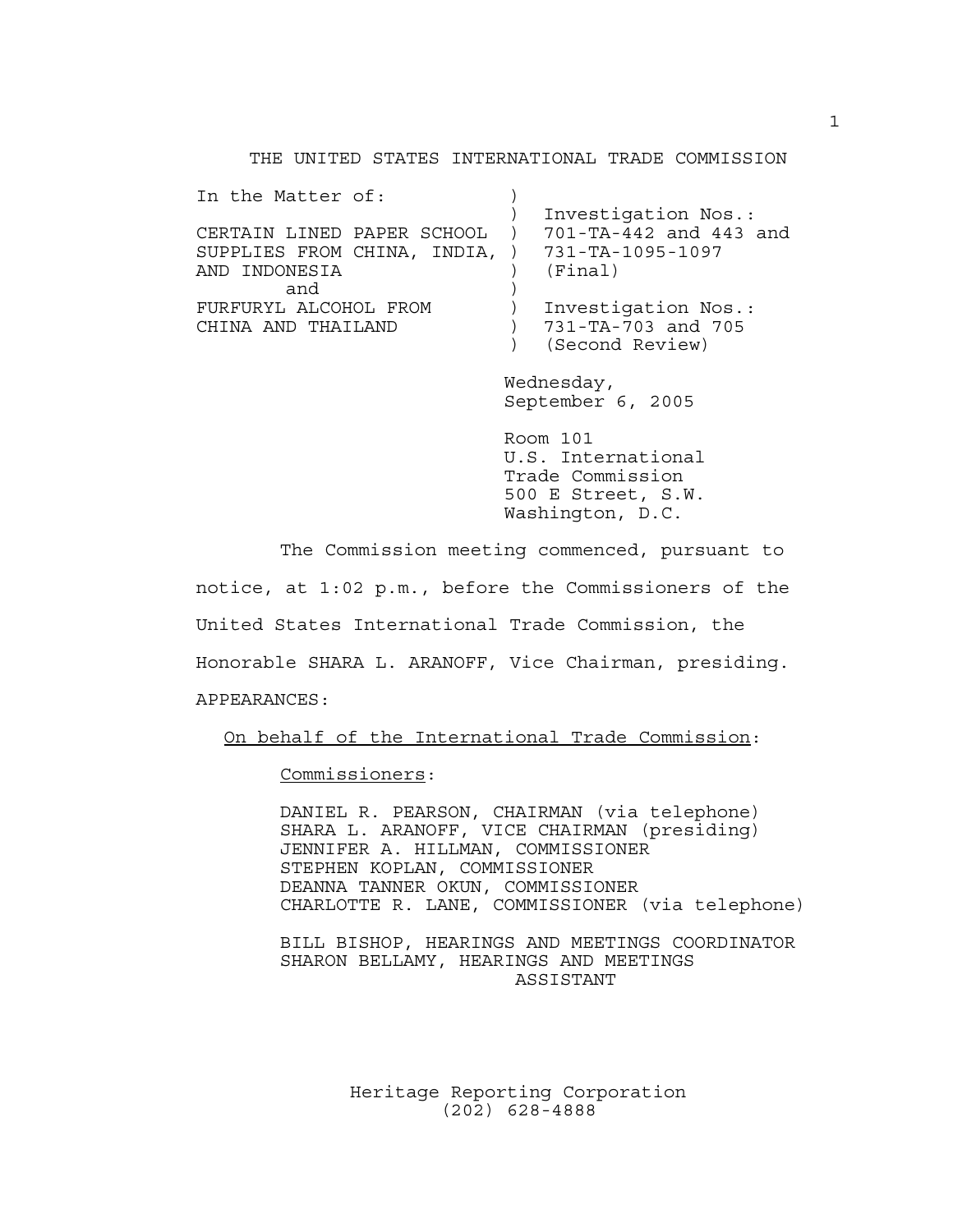APPEARANCES: (Cont'd.)

Staff:

Inv. Nos. 701-TA-442 and 443 and 731-TA-1095-1097 (Final)(Certain Lined Paper School Supplies from China, India, and Indonesia:

JAI MOTWANE, INVESTIGATOR ALFRED FORSTALL, INDUSTRY ANALYST NANCY BRYAN, ECONOMIST MARY KLIR, AUDITOR/ACCOUNTANT MONICA STUMP, ATTORNEY GEORGE DEYMAN, SUPERVISORY INVESTIGATOR

Inv. Nos. 731-TA-703 and 705 (Second Review)(Furfuryl Alcohol from China and Thailand:

OLYMPIA HAND, INVESTIGATOR PHILIP STONE, INDUSTRY ANALYST GRACEMARY ROTH-ROFFY, ATTORNEY GEORGE DEYMAN, SUPERVISORY INVESTIGATOR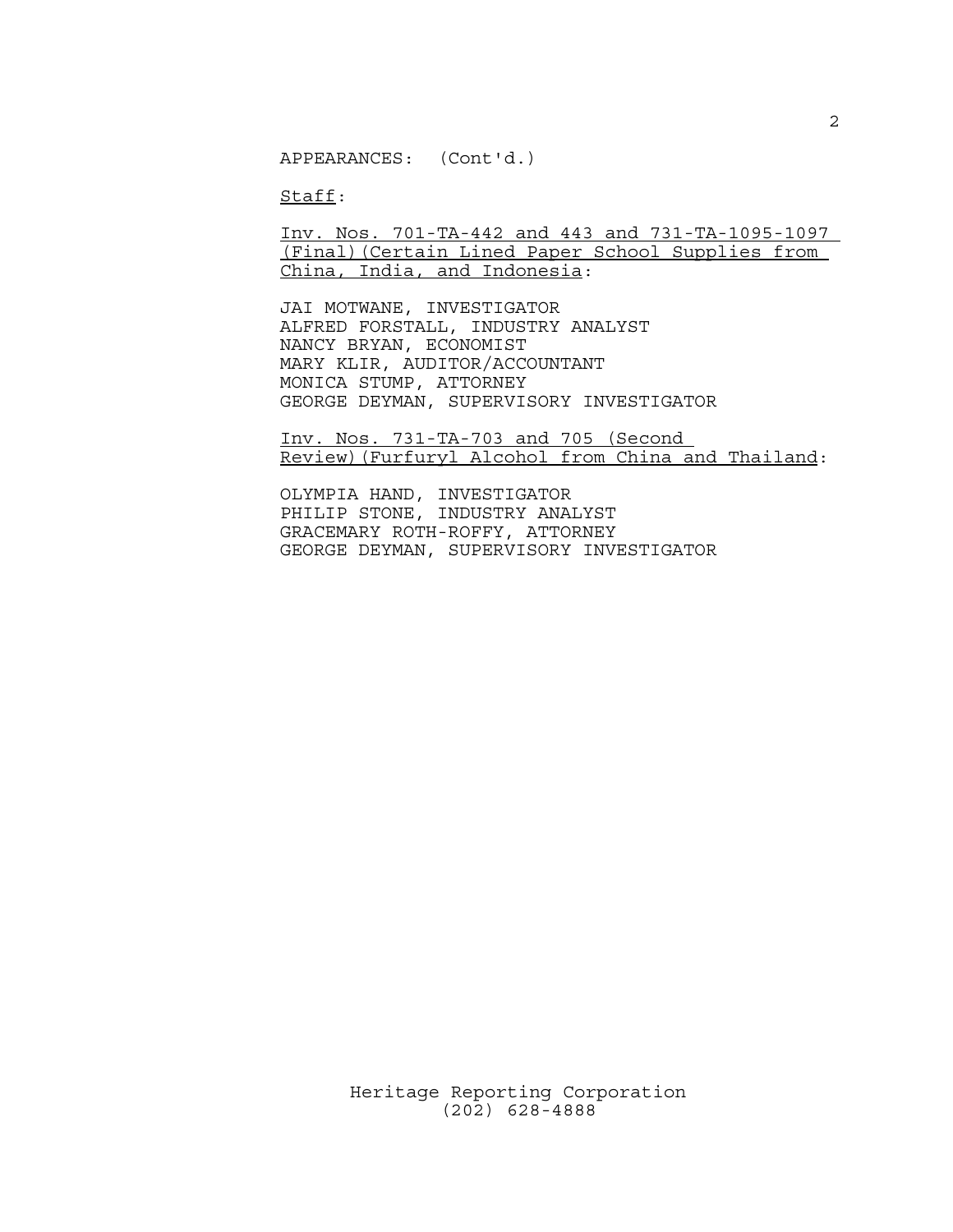## $\underline{\texttt{I}} \underline{\texttt{N}} \underline{\texttt{D}} \underline{\texttt{E}} \underline{\texttt{X}}$

3

| Meeting called to order                                                                                                                                    | $\overline{4}$ |
|------------------------------------------------------------------------------------------------------------------------------------------------------------|----------------|
| Agenda for Future Meeting: none                                                                                                                            | $\overline{4}$ |
| Minutes: August 14, 2006                                                                                                                                   | $\overline{4}$ |
| Ratification List: 06-016                                                                                                                                  | $\overline{4}$ |
| Outstanding Action Jackets: none                                                                                                                           | $\overline{4}$ |
| Inv. Nos. 701-TA-442 and 443 and 731-TA-1095-1097<br>(Final) (Certain Lined Paper School Supplies from<br>China, India, and Indonesia) - briefing and vote | $\overline{4}$ |
| Inv. Nos. 731-TA-703 and 705 (Second Review)<br>(Furfuryl Alcohol from China and Thailand) -<br>briefing and vote                                          | 7              |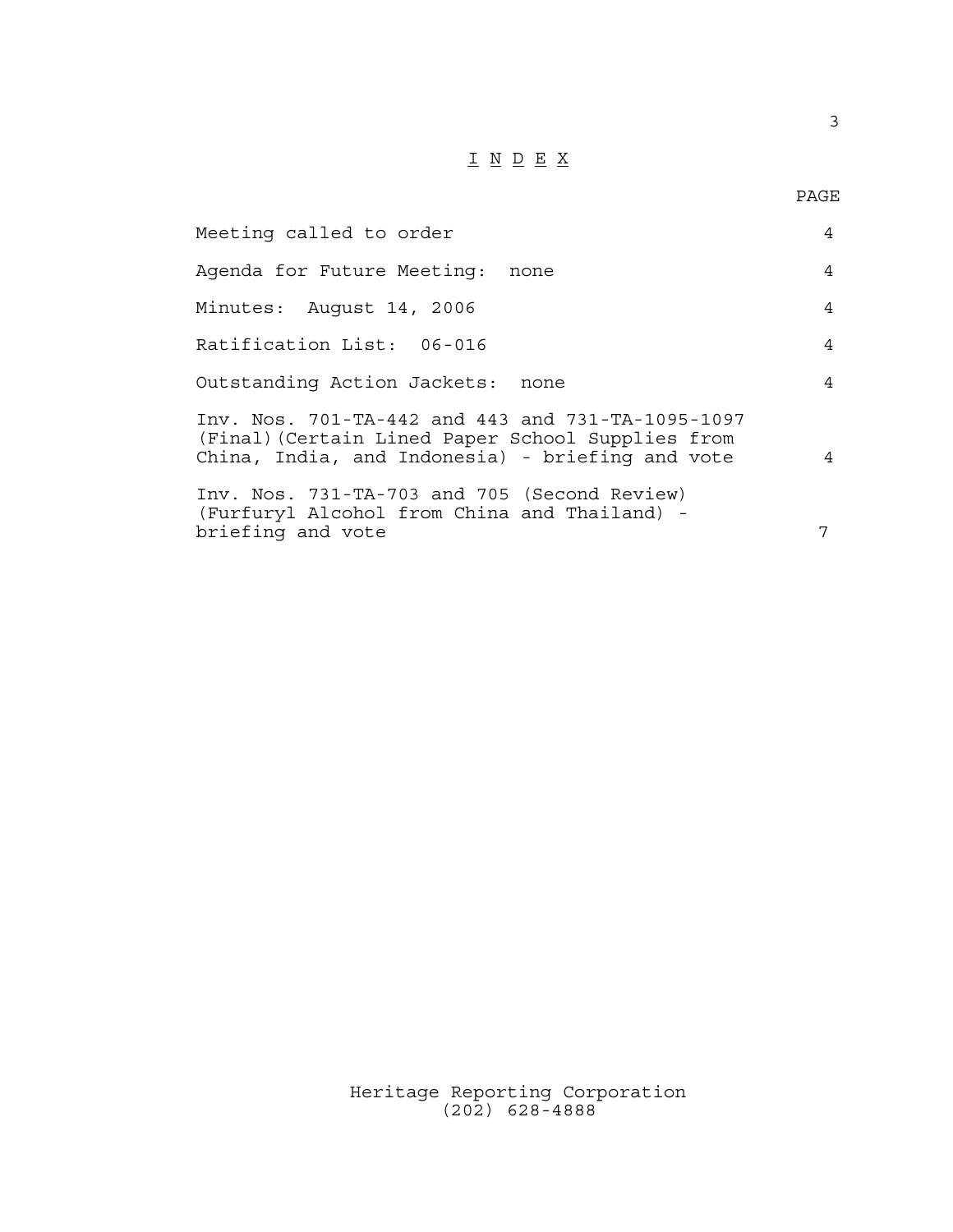| 1              | $\underline{P} \underline{R} \underline{O} \underline{C} \underline{E} \underline{E} \underline{D} \underline{I} \underline{N} \underline{G} \underline{S}$ |
|----------------|-------------------------------------------------------------------------------------------------------------------------------------------------------------|
| $\overline{c}$ | (1:02 p.m.)                                                                                                                                                 |
| 3              | VICE CHAIRMAN ARANOFF: Good afternoon.                                                                                                                      |
| 4              | This meeting of the United States International Trade                                                                                                       |
| 5              | Commission will now come to order.                                                                                                                          |
| 6              | Welcome to Chairman Pearson and Commissioner                                                                                                                |
| 7              | Lane, who are participating by telephone.                                                                                                                   |
| 8              | CHAIRMAN PEARSON: Good afternoon, Madam                                                                                                                     |
| 9              | Vice Chairman.                                                                                                                                              |
| 10             | COMMISSIONER LANE: Good afternoon.                                                                                                                          |
| 11             | VICE CHAIRMAN ARANOFF: I understand that                                                                                                                    |
| 12             | there are no agendas for future meetings or                                                                                                                 |
| 13             | outstanding action jackets to consider.                                                                                                                     |
| 14             | Are there any objections to approval of the                                                                                                                 |
| 15             | minutes of August 14, 2006 or to Ratification List                                                                                                          |
| 16             | $06 - 016?$                                                                                                                                                 |
| 17             | (No response.)                                                                                                                                              |
| 18             | VICE CHAIRMAN ARANOFF: Hearing none, they                                                                                                                   |
| 19             | are approved.                                                                                                                                               |
| 20             | Next, we turn to the briefing and vote in                                                                                                                   |
| 21             | Investigation Nos. 701-TA-442 and 443 and 731-TA-1095-                                                                                                      |
| 22             | 1097 (Final) (Certain Lined Paper School Supplies from                                                                                                      |
| 23             | China, India, and Indonesia).                                                                                                                               |
| 24             | Welcome to Mr. Deyman and the staff who                                                                                                                     |
| 25             | participated in these investigations.                                                                                                                       |
|                | Heritage Reporting Corporation<br>$(202)$ 628-4888                                                                                                          |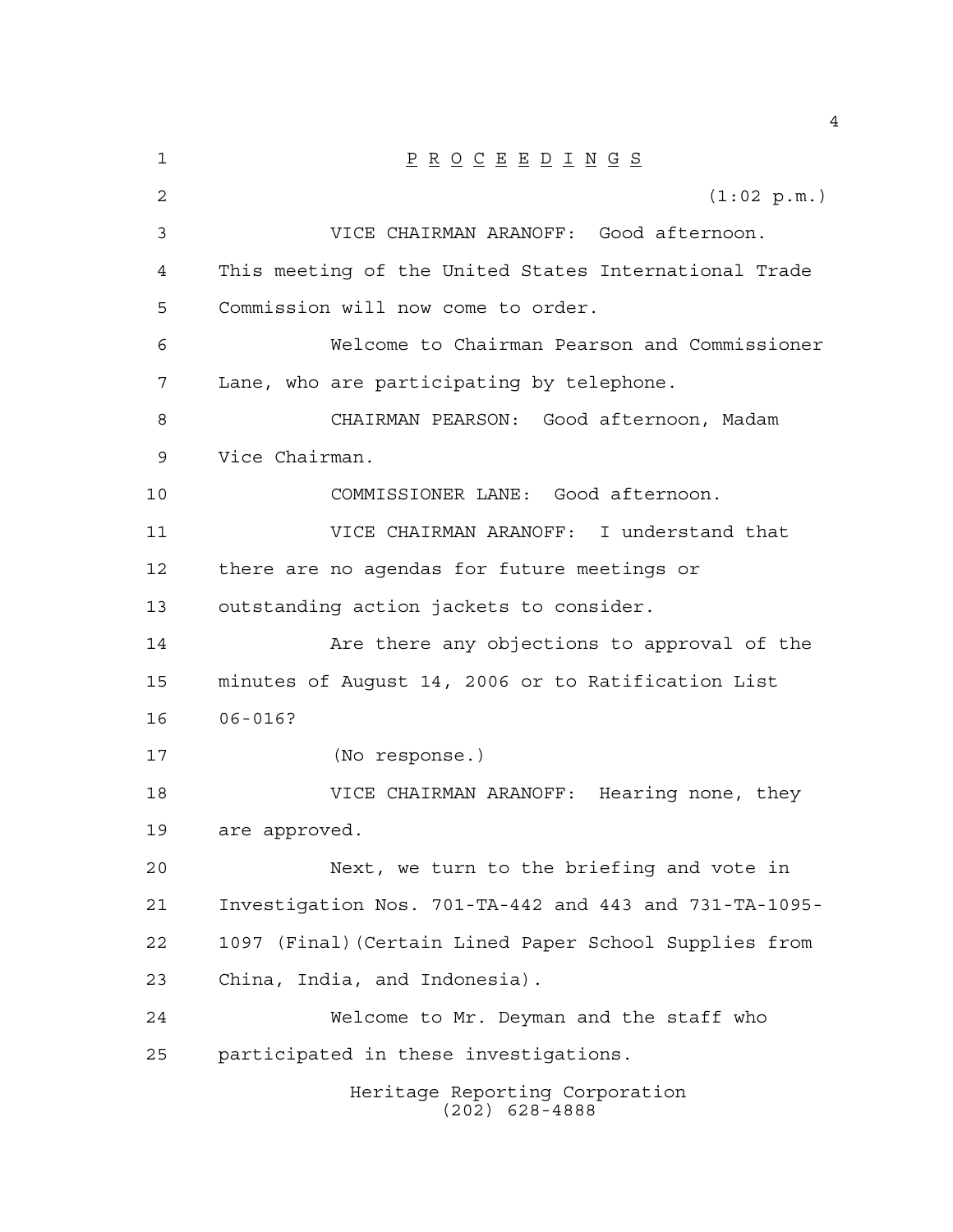Heritage Reporting Corporation Are there any questions for the staff? (No response.) VICE CHAIRMAN ARANOFF: Are there any additions or corrections to the staff report? MR. DEYMAN: Yes. I'm George Deyman, Office of Investigations. We propose that the staff report be amended to include the revisions and additions contained in Office of Investigations Memoranda Nos. INV-DD-128 and INV-DD-129 of August 23, 2006 and Memorandum INV-DD-135 of September 1, 2006. VICE CHAIRMAN ARANOFF: Is there any objection to approval of the staff report as revised? (No response.) VICE CHAIRMAN ARANOFF: Hearing none, it is approved. Mr. Secretary, will you please call the roll? MR. BISHOP: Commissioner Aranoff. VICE CHAIRMAN ARANOFF: I vote in the affirmative. MR. BISHOP: Commissioner Okun. COMMISSIONER OKUN: I make an affirmative threat determination with respect to imports from China. With respect to imports from India and Indonesia, I vote in the negative.

(202) 628-4888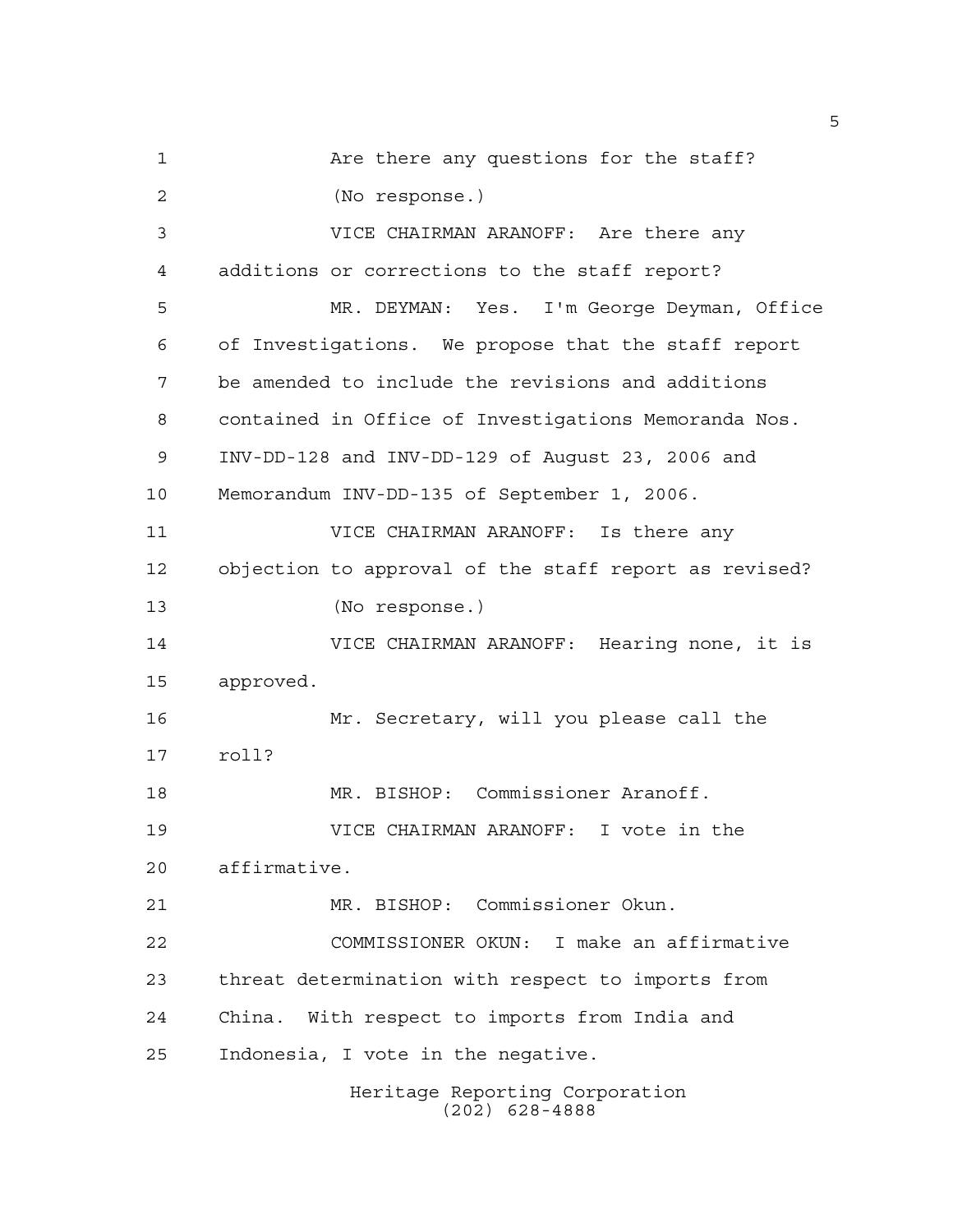Heritage Reporting Corporation (202) 628-4888 MR. BISHOP Commissioner Pearson. CHAIRMAN PEARSON: I concur with Commissioner Okun. MR. BISHOP: Commissioner Koplan. COMMISSIONER KOPLAN: I vote in the affirmative. MR. BISHOP: Commissioner Hillman. COMMISSIONER HILLMAN: With respect to China, I make an affirmative threat determination. With respect to imports from India and Indonesia, I vote in the negative. MR. BISHOP: Commissioner Lane. COMMISSIONER LANE: I vote in the affirmative. MR. BISHOP: Madam Chairman, the Commission has reached affirmative determinations in these investigations. VICE CHAIRMAN ARANOFF: Thank you, Mr. Secretary. Further information regarding these determinations will be in the press release. Commissioners' opinions are currently scheduled to be transmitted to the Department of Commerce on or before September 21, 2006. Thank you to all the staff who participated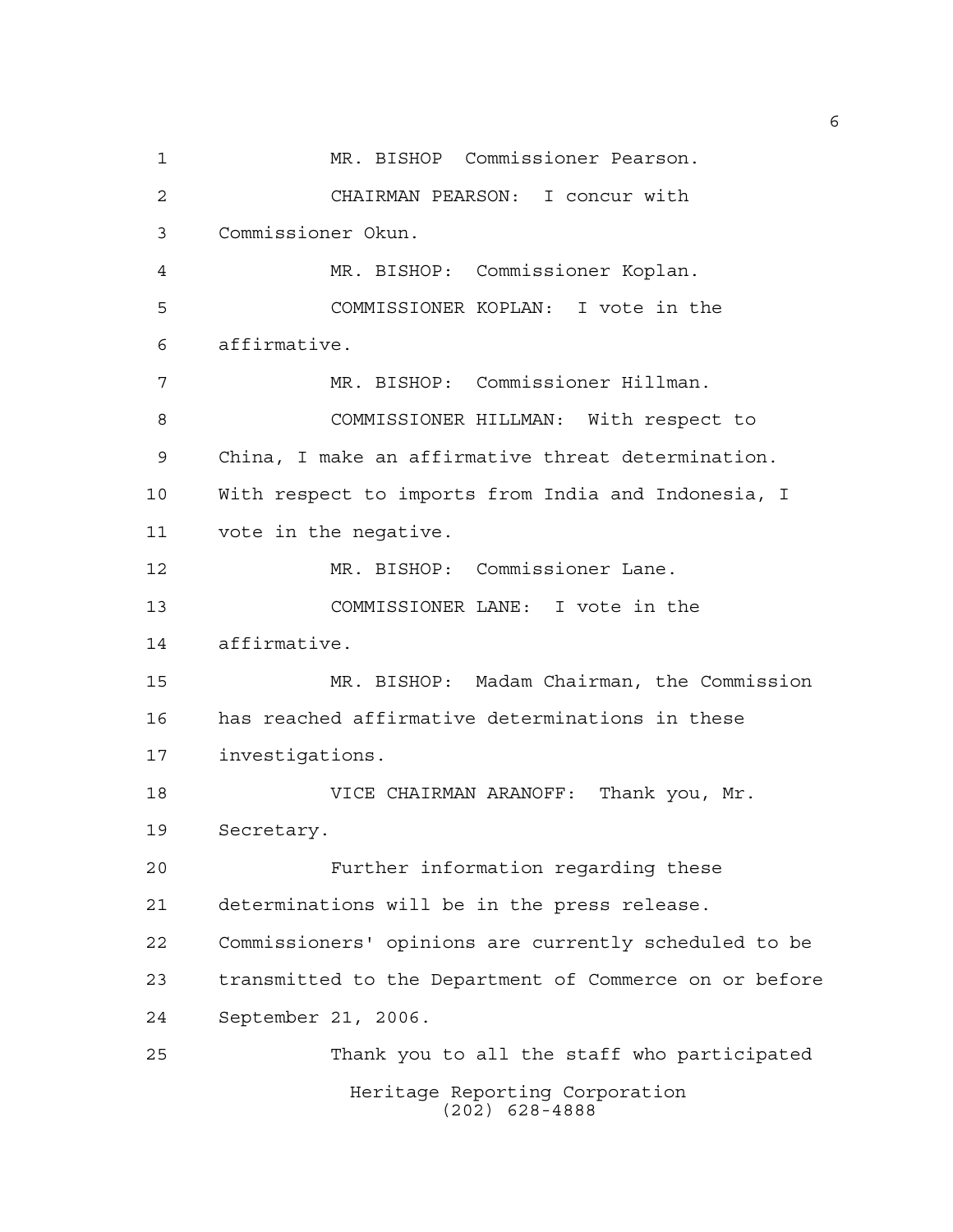Heritage Reporting Corporation (202) 628-4888 in these investigations. We will now take a moment to change staff at the table for the next vote. (Pause.) VICE CHAIRMAN ARANOFF: We'll now turn to Investigation Nos. 731-TA-703 and 705 (Second Review)(Furfuryl Alcohol from China and Thailand). Welcome again to Mr. Deyman and the staff who participated in these reviews. Are there any questions for the staff? (No response.) VICE CHAIRMAN ARANOFF: Are there any additions or corrections to the staff report? MR. DEYMAN: I'm George Deyman, Office of Investigations. In these reviews, there are no memoranda containing additions or revisions to the staff report. VICE CHAIRMAN ARANOFF: Thank you. Is there any objection to approval of the staff report? (No response.) VICE CHAIRMAN ARANOFF: Hearing none, it is approved. Mr. Secretary, will you please call the roll? MR. BISHOP: Commissioner Pearson.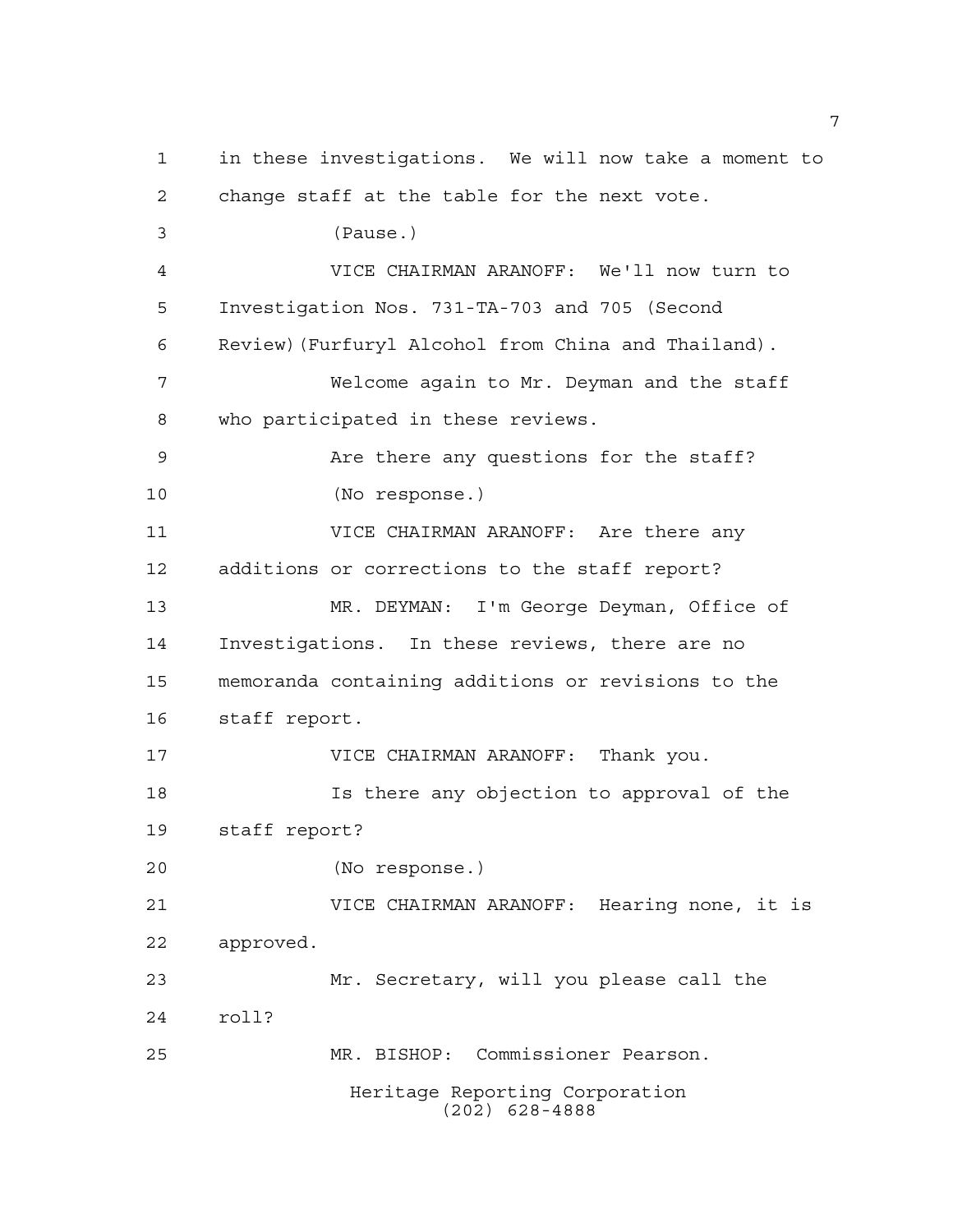Heritage Reporting Corporation (202) 628-4888 CHAIRMAN PEARSON: I vote in the affirmative. MR. BISHOP: Commissioner Okun. COMMISSIONER OKUN: I vote in the affirmative. MR. BISHOP: Commissioner Lane. COMMISSIONER LANE: I vote in the affirmative. MR. BISHOP: Commissioner Koplan. COMMISSIONER KOPLAN: I vote in the affirmative. MR. BISHOP: Commissioner Aranoff. VICE CHAIRMAN ARANOFF: I vote in the affirmative. MR. BISHOP: Commissioner Hillman. COMMISSIONER HILLMAN: I vote in the affirmative. MR. BISHOP: Madam Chairman, the Commission has reached affirmative determinations in these reviews. VICE CHAIRMAN ARANOFF: Thank you, Mr. Secretary. Further information regarding these determinations will be in the press release. Commissioners' opinions are currently scheduled to be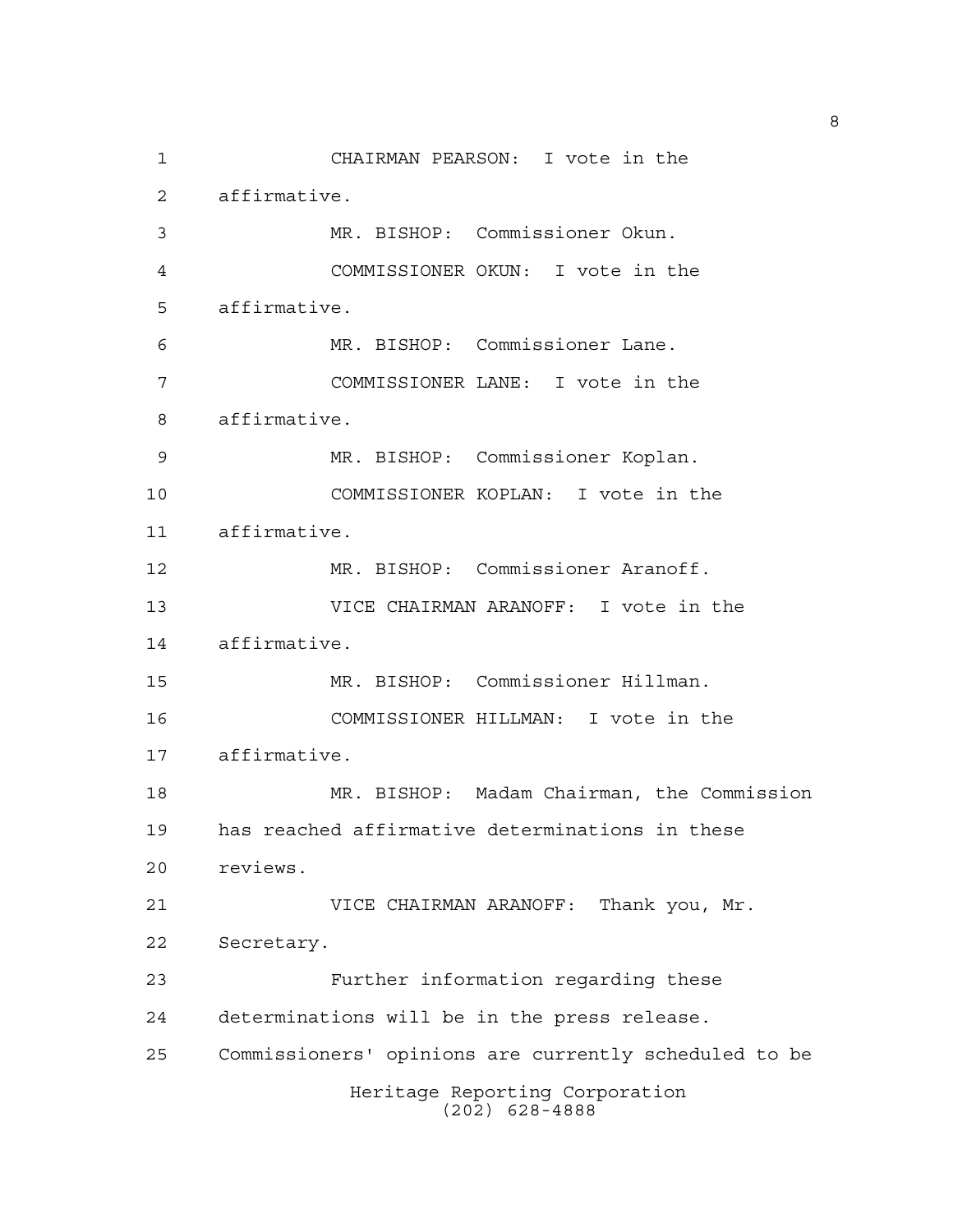transmitted to the Department of Commerce on or before September 15, 2006.

| $\mathsf 3$      | Seeing that there is no other business            |
|------------------|---------------------------------------------------|
| $\sqrt{4}$       | before the Commission, this meeting is adjourned. |
| 5                | (Whereupon, at 1:08 p.m., the Commission          |
| 6                | meeting was adjourned.)                           |
| $\boldsymbol{7}$ | $\frac{1}{2}$                                     |
| $\,8\,$          | $\frac{1}{2}$                                     |
| $\mathsf 9$      | $\frac{1}{2}$                                     |
| $10$             | //                                                |
| $11$             | //                                                |
| $12$             | //                                                |
| 13               | //                                                |
| 14               | //                                                |
| $15$             | //                                                |
| 16               | //                                                |
| $17$             | //                                                |
| $18\,$           | //                                                |
| 19               | $\frac{1}{2}$                                     |
| $20$             | $\frac{1}{2}$                                     |
| 21               | //                                                |
| 22               | //                                                |
| 23               | //                                                |
| 24               | //                                                |
| 25               | //                                                |
|                  |                                                   |